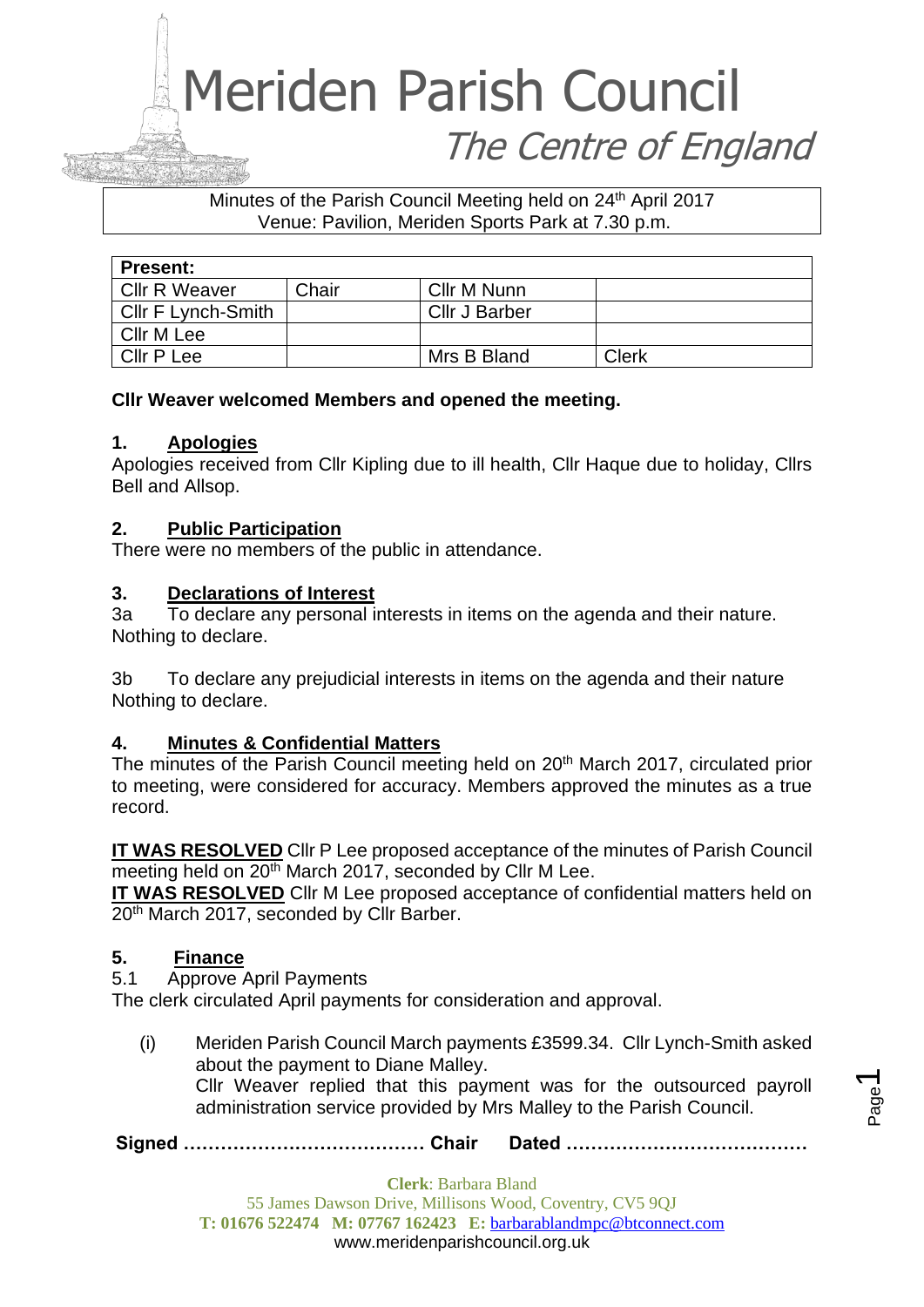

**IT WAS RESOLVED** Cllr P Lee proposed approval of Meriden Parish Council April payments of £3,599.34 seconded by Cllr M Nunn.

(ii) Meriden Sports Park April payments £6,836.12. **IT WAS RESOLVED** Cllr M Lee proposed approval of Meriden Sports Park April payments of £6,836.12 seconded by Cllr P Lee.

#### 5.2 Internal Audit 2016-17

Clerk advised year end accounts were with the internal auditor. Chair stated that Grant Thornton had advised Meriden will undergo an intermediate audit and all paperwork had been received. The clerk advised that the audit deadline date had been brought forward from  $30<sup>th</sup>$  June to  $6<sup>th</sup>$  June 2017.

**Action: Clerk to arrange meeting with internal auditor and Edge for purposes of handover, internal auditor recommendations, adjustments and completion of audit documentation.**

5.3 Freehold transfer of Sports Park and VAT

Chair advised that this item is linked to items 6.12 and 6.13. As such there is no update due to only just receiving business plan. Item deferred to next meeting being 15th May 2017.

#### **Action**: **Chair to report at May's meeting.**

5.4 Finance Committee 18-04-17 Recommendations:-

5.4(i) Year End 2016-17

The I & E account and Consolidated Balance Sheet was circulated to Members for their information and consideration. Cllr Lynch-Smith asked what made up the £3,425 Creditors? As the clerk did not have the closing creditors list available due to accounts being with internal audit, she advised that she would get the information off the system and forward to Cllr Lynch-Smith.

#### **Action: Clerk to get closing creditors information to Cllr Lynch-Smith tomorrow (25-4-17).**

Cllr M Lee asked about the sports park expenditure of £1,565.958.33 shown at year end 31<sup>st</sup> March 2016 on the I & E account? The clerk replied that this amount was made up of the endowment fund gifted to Meriden Sport & Recreation Trust, together with the balance of unspent funds transferred to the Parish Council reserve account.

**IT WAS RESOLVED** Cllr P Lee proposed that Members accept Finance Committee recommendation and approve Year End accounts presented; seconded by Cllr F Lynch-Smith.

> Page  $\boldsymbol{\sim}$

5.4(ii) Reserves Policy (revised)

**Signed ………………………………… Chair Dated …………………………………**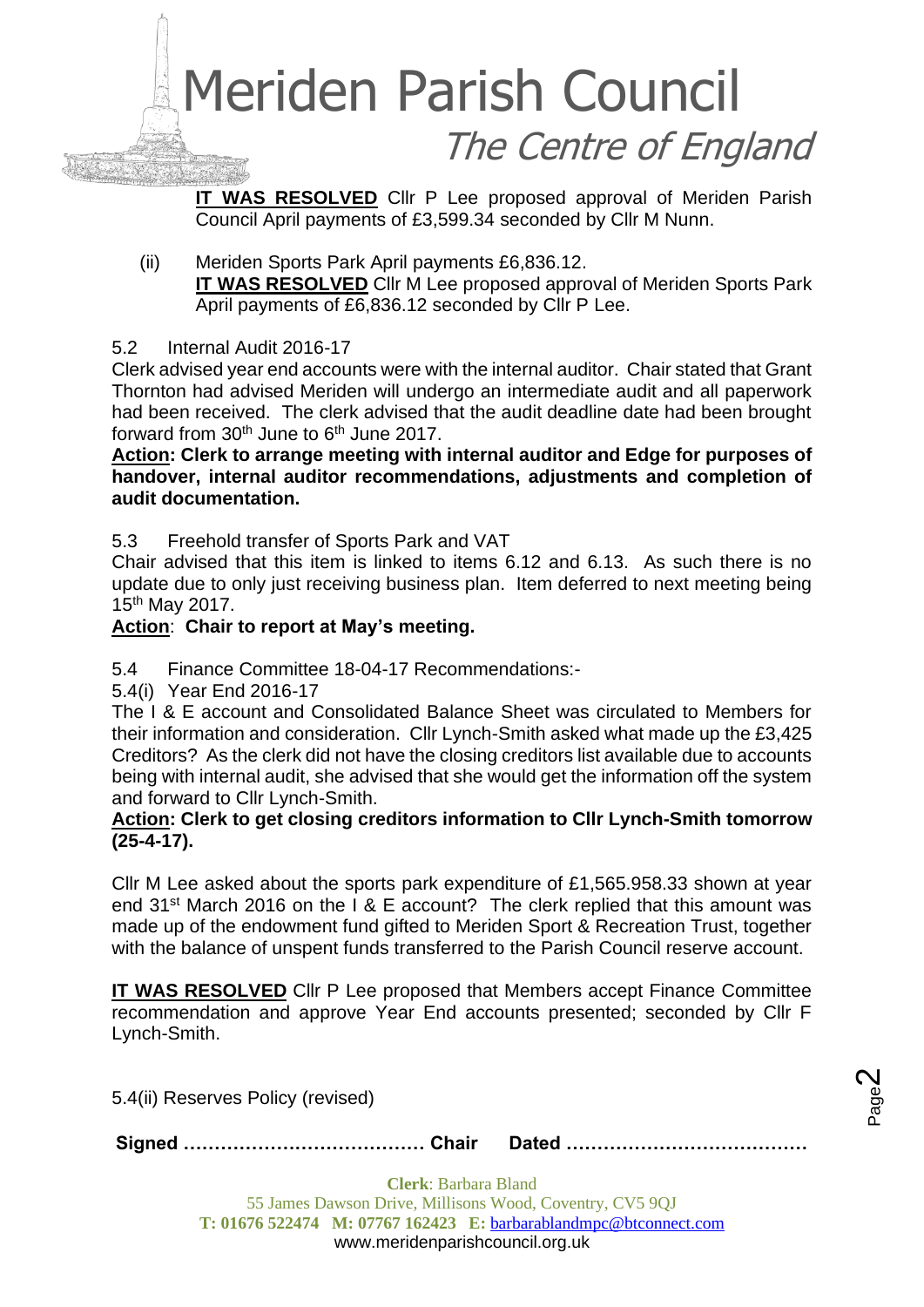

The clerk had circulated the revised Reserves Policy to Members prior to the meeting; the revisions were made in accordance with Edge closing year end. The clerk circulation the updated list of reserves corresponding with the revised Policy document. Members accepted Finance Committee recommendations and agreed revised Policy.

#### **IT WAS RESOLVED Cllr P Lee proposed approval of revised Reserves Policy and this be adopted; seconded by Cllr F Lynch-Smith.**

#### 5.4(iii) Fixed Asset Register (revised)

The clerk had circulated the revised Fixed Asset Register in accordance with Grant Thornton report recommendation to remove the asset value of the sports park and buildings, play and exercise equipment due to ownership remaining with Solihull MBC. Therefore items of equipment numbers 4, 9 and 10 are recorded with a current value of zero; items of land and buildings numbers 11 and 12 have similarly been recorded with a current value of zero. Previous value and insurance values remain unchanged for insurance purposes.

#### **IT WAS RESOLVED Cllr P Lee proposed approval of Fixed Asset revisions in accordance with Grant Thornton recommendation; seconded by Cllr Lynch-Smith.**

#### 5.4(iv) Edge IT Systems

Chair reported that Chris Edge, Edge IT Solutions, had worked with the clerk to achieve year end, cleaning up the system, making adjustments, balancing and closing year end procedures and setting up start of new financial year. On this basis the Finance Committee, along with the clerk, recommend that Edge continue with year 5 of their licence contract with a 6-month review. Members raised their concerns that the clerk will not be placed in a similar situation to that of 2016-17 without accountancy and technical support. The clerk reaffirmed her confidence in Edge and the system being in a clean and much improved operational standard to that previously worked with. Chair advised that Edge were in discussion with an accountancy service to provide support to their Parish and Town Council clients.

**IT WAS RESOLVED**: Members gave their unanimous agreement to Finance Committee recommendation to remain with Edge IT Systems, proposed by Cllr P Lee and seconded by Cllr J Barber.

#### **6. Progress Reports**

6.1 Village Hall Management Committee

Cllr Lynch-Smith reported the committee were meeting tonight. There is concern regarding Live & Local securing funding to continue the film nights. The committee have written a letter of support; the PC will write a similar letter of support subject to committee agreement. The next film night will show Lion.

Page ო

**Signed ………………………………… Chair Dated …………………………………**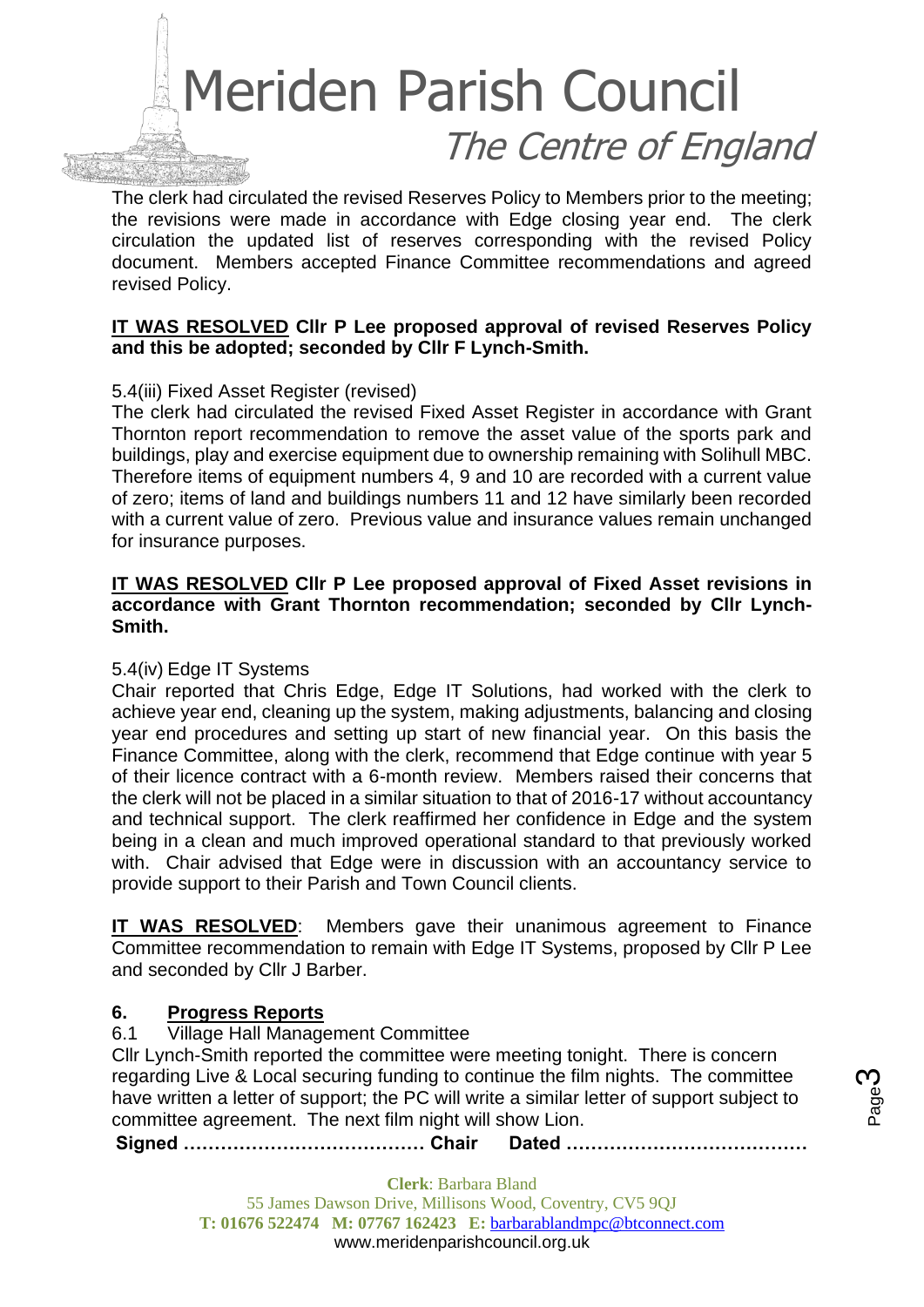

#### 6.2 War Memorials

Cllr P Lee reported a meeting with St Laurence PCC is arranged for 20<sup>th</sup> Mav 2017 regarding long term war memorial maintenance. Cllr Lynch-Smith advised that the new Rotary President had suggested his willingness to organise a group of Rotarian volunteers who will provide maintenance of the War Memorial at corner of Berkswell Road.

#### **Action: Cllr P Lee to liaise with Cllr Lynch-Smith and Rotary Club.**

#### 6.2(i) Heritage Monuments & Memorial Funding

Cllr M Lee requested the funding information from the clerk to start putting together a bid and has a meeting arranged with local historian, Mrs Agutter regarding monuments and other historic Memorials.

**Action:** Clerk to hand-over funding application and associated documentation to Cllr M Lee.

#### 6.3 Meriden Pool

Chair advised that a Management Plan had now been received. A conversation with Chris Barr, Environment Manager (Streetcare, Forestry, Environmental Crime, Parks and Open Spaces) confirms he too has received a copy and the clerk is to arrange a meeting with all relevant parties with a view to starting the process of putting together a bid to SITA Trust. He also confirmed that with the restructuring of SMBC he will be the lead officer on this project.

#### **Action: Chair and clerk to liaise with Chris Barr and arrange meeting for May.**

#### 6.4 Allotments

The clerk advised that she and Cllr P Lee will be undertaking an allotment inspection tomorrow, 25<sup>th</sup> April 2017. Allotment holders will be written to advising of any improvements needed i.e. rubbish removal, and a 2017-18 rent increase of £5/plot from 1st April 2017.

#### **Action: Clerk to review tenancy agreements and get letters and invoices out.**

6.5 Footpaths/Forum

Cllr Lynch-Smith advised as weather improves footpath inspections get underway.

#### 6.6 Quarries Liaison Group

The next quarry liaison meeting will be  $6<sup>th</sup>$  June 2017. The clerk advised NRS Wastecare Limited had been proactively protecting Sandmartin nesting and carrying out a programme of monitoring and recording. A requested to be made for NRS to put a paragraph together for the Meriden Mag. **Action:** Clerk to contact NRS.

6.7 Solihull Area Committee

**Signed ………………………………… Chair Dated …………………………………**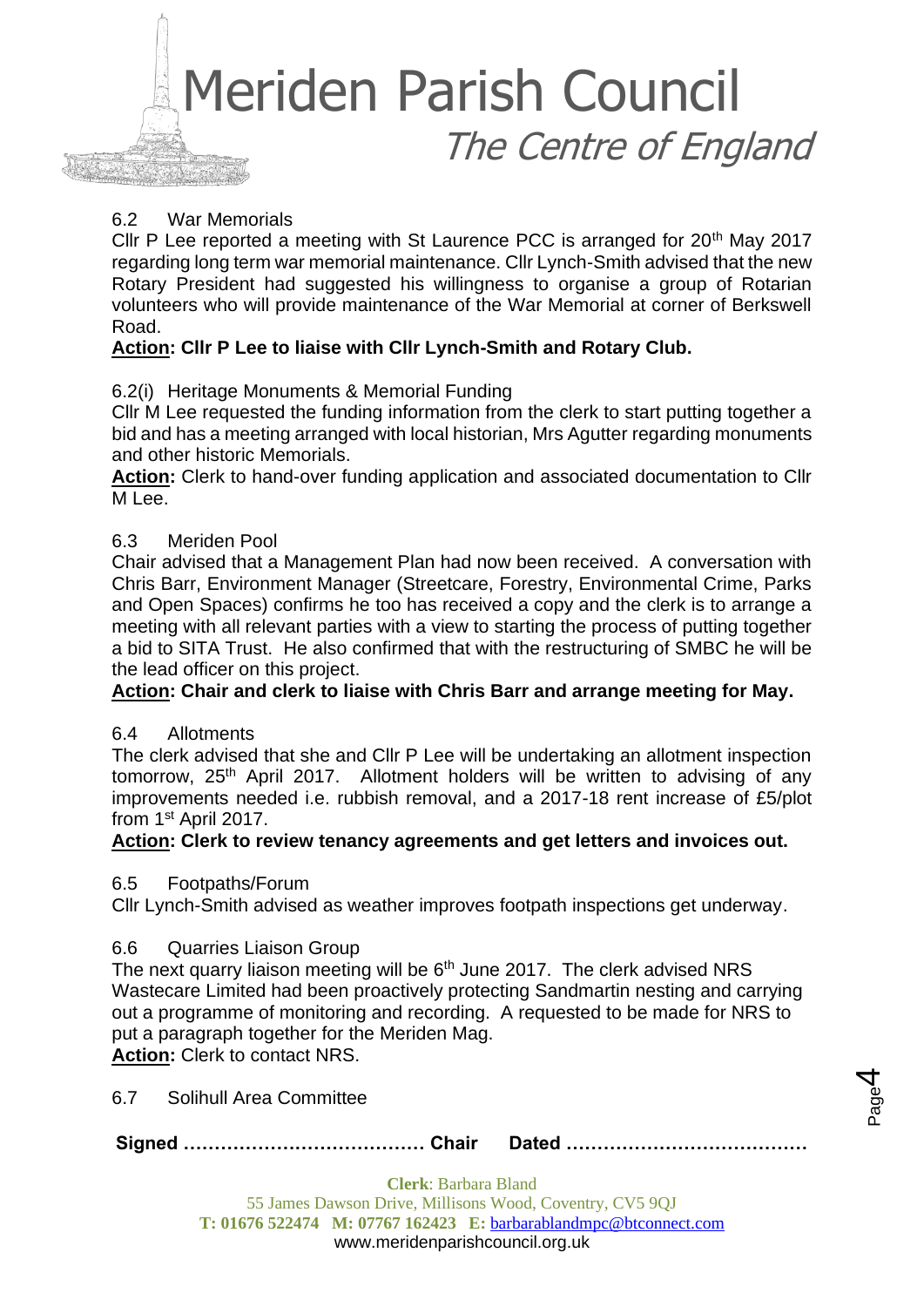Chair reported a meeting was held on 20<sup>th</sup> April 2017 with guest speakers from Adult Social Care and Public Health with a SMBC focus. Co-ordinators will sign-post through the system with Parish and Town Councils being the first point of contact with queries. Formal training is to be provided to Ward Councillors and Chair requested Parish Councillors attend formal training too. Co-ordinators will be based in Libraries. Chair has requested OHP slide presentation to be circulated and this will be shared with Members when received. SMBC have made a commitment to retain their adult social care budget as is possible.

#### **Action: Chair to circulate presentation to Members when received.**

#### 6.8 Tree Wardens & TPO List

Cllr Lynch-Smith advised the new Tree Warden volunteer, Sarah Sharland, is doing an excellent job. She has revised Meriden's tree database, continues to gather information and records, attends Solihull Tree Warden meetings; Cllr Lynch-Smith has arranged a meeting for next half term and will invite Sarah to the Annual Parish Assembly.

#### **Action: Cllr Lynch-Smith to continue her support.**

#### 6.9 Community Surgeries

The clerk advised that due to the Neighbourhood Co-ordinator's training event and her Easter leave, April's surgery was cancelled.

#### 6.10 Community Speed Watch

Cllr J Barber advised due to his ill health nothing had moved forward, however stated that the law is changing regarding fines and speed limits. Cllr Barber further reported that a plan for summer 2017 will be put together and he will make contact with WPC Freddie Smith for additional training and to identify the next location for speed watch. **Action: Cllr Barber to arrange further training sessions and set up dates for summer 2017.**

6.11 HS2 Nothing to report.

6.12 Meriden Sports Park (quarterly summary only)

Chair advised that due to late receipt of Business Plan and no update on freehold transfer, the item be deferred until May's meeting.

6.13 Meriden Sport & Recreation Trust Update

Chair advised that due to items 5.3 and 6.12 above, this item be deferred to May's meeting.

**Action: Chair and clerk to continue working with Red Kite to finalise business plan for Trustees, and SMBC Legal Team to agree Agreement with Trustees.**

|--|--|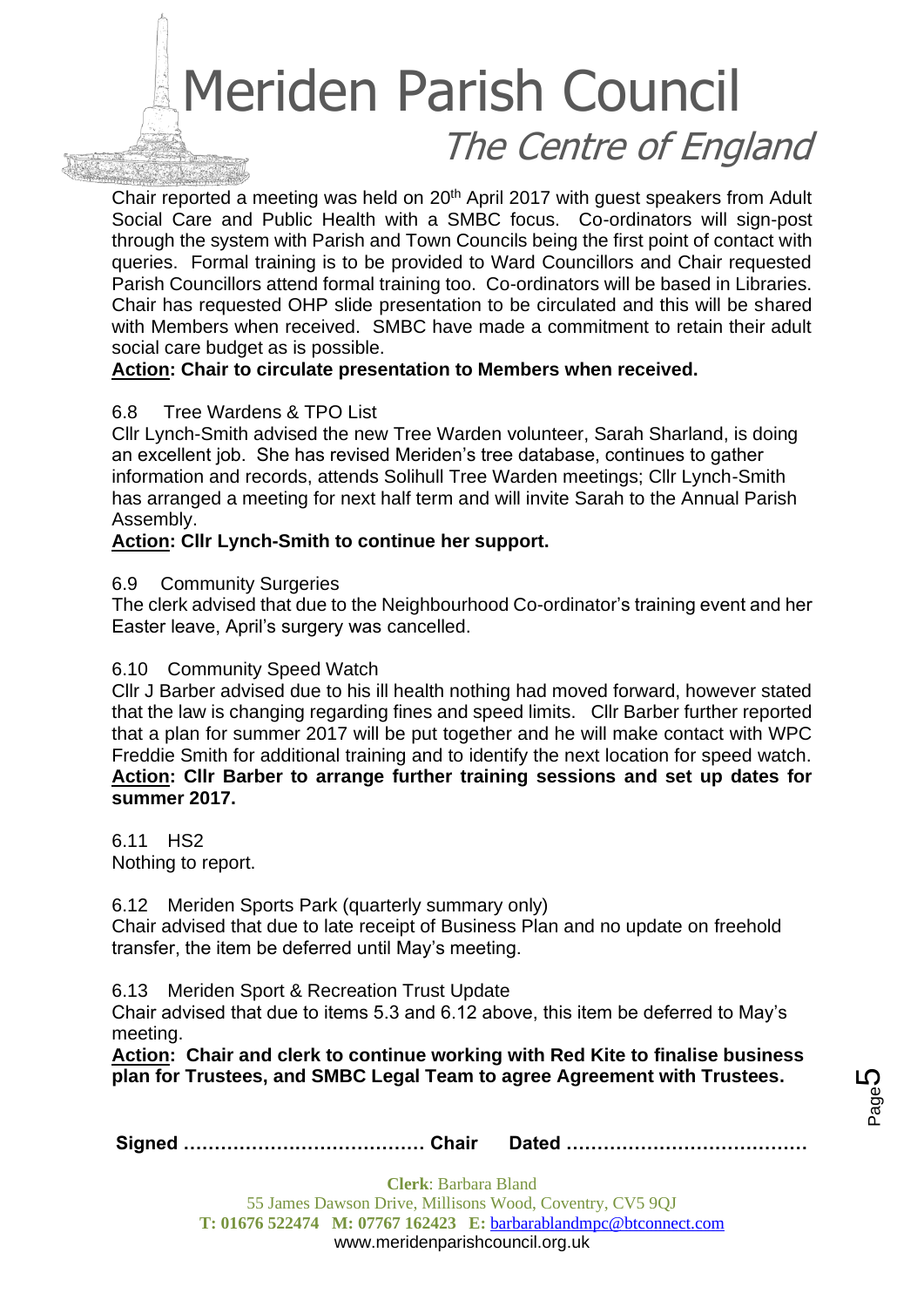Meriden Parish Council

The Centre of England

#### **7. Clerk's Report**

The clerk reported that her focus has been on year end.

#### **8. District and Ward Councillor Reports**

Nothing to report.

#### **9. Correspondence & Communication**

All correspondence has been circulated to Members via email prior to the meeting, to which Members acknowledged receipt. Additional items as follows:-

• Invitation received to the Investiture of the Mayor on 16<sup>th</sup> May 2017. The nominated Member to attend on behalf of the Parish Council is Cllr R Kipling.

#### **10. Meriden Village Matters**

10.1 Library Update

Cllr M Lee requested a meeting be arranged for early June after the local elections in May, for the purpose of first floor strengthening works. The clerk was requested to start discussion with Neighbourhood Co-ordinator to start the ball rolling.

#### **Action: Clerk to contact Neighbourhood Co-ordinator and arrange meeting for early June.**

10.2 Village Commemoration WW1

10.2(i) WW1 Poppy Memorial Site

Cllr M Lee advised that a meeting is arranged for Saturday 29<sup>th</sup> April 2017. **Action: Cllr M Lee to update at May's meeting.**

#### 10.3 Meriden Gate

No update. Cllr Allsopp was following this issue up with planning enforcement. Chair requested the clerk write to SMBC Solicitor, Andrew Kinsey to provide guidance as to how this matter may be resolved and register our disquiet over the lack of interest in concluding the adoption of site and outstanding works.

#### **Action: Clerk to write to Andre Kinsey. SMBC to liaise with developer Barratt David Wilson Homes to resolve the situation.**

10.4 Taylor Wimpey (Transfer of Allotments/freehold land) Nothing to report.

10.5 Highways Nothing to report.

10.6 Land Registry & Ownership Nothing to report.

**Signed ………………………………… Chair Dated …………………………………** 10.7 Solihull Neighbourhoods in Bloom 2017

Page ပ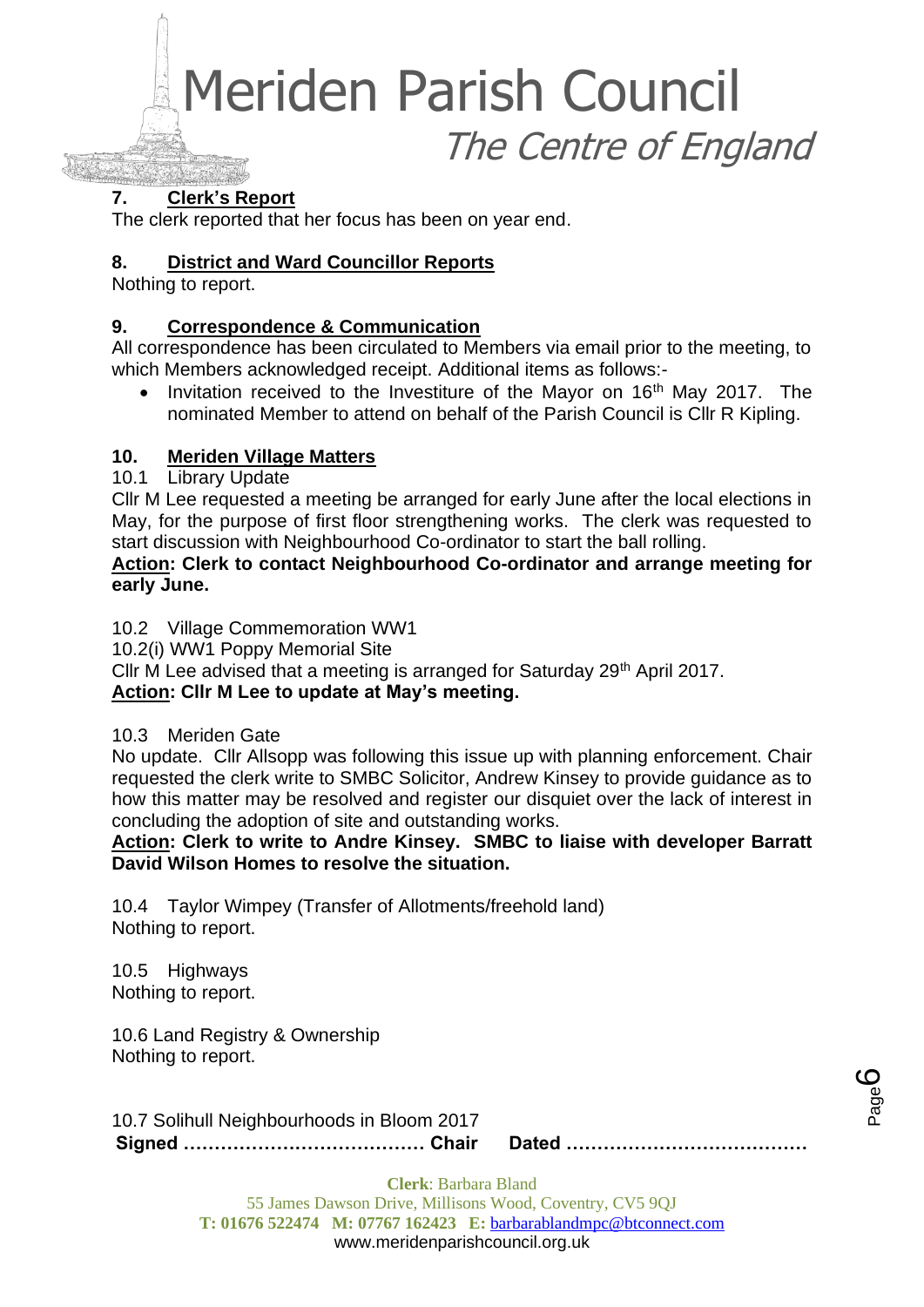The clerk reported that Solihull are ditching Neighbourhoods in Bloom this year and recommending Communities enter Heart of England in Bloom instead. Due to the lack of volunteers Meriden will not be entering Heart of England in Bloom due to level of work required. Bloomers will continue to provide flowers and colourful displays of planters and baskets around the village.

#### **Action: Clerk to liaise with contractors for summer flowers.**

#### 10.8 Litter

No volunteers came forward for the clean-up week and this item will be removed from the agenda from May's meeting onwards.

#### **Action: Clerk to remove this item from future agenda.**

#### 10.9 Mobile Mast Update

The clerk reported that extensive discussions had taken place with BT over the continued signal failure at the sports park site and the wider Parish. Due to sight lines and dips in landscape the mobile signal cannot be improved upon. Chair read the following received from BT technical support:-

*"I have reviewed your case further in relation to indoor mobile service at the sports pavilion at CV7 7SP. Mapping imagery suggests the property was built between April 2010 and October 2011. The serving cell site is within Meriden and lies to the south east of you. The coverage projections of mobile services are based on standard brick build construction. Your premises is single storey, and appears to have a metallic roof from mapping imagery. Could you confirm this please?* 

*The serving cell site projection without unhindered sending of mobile signal, is variable indoor. It would appear that line of sight issues will be the cause of your service problems when in the pavilion. 2G only is without doubt the preferred setting for telephony at this location, and if this does not help in obtaining stable service, it is unlikely that we can improve external services, at least in the short term.*

*Wifi calling is a function on certain handsets on other networks currently. We will be launching our own version of the service later in the year, although we do not have a launch date presently.*

*I note that you have unlimited call allowance as part of your tariff. This covers directly dialled calls, and any diversion charges generated by diverting calls if you were to do so. Potentially, you could divert inbound calls to any other service from your BT mobile number, at no cost to yourselves. If you want to go through this option in more detail, please do not hesitate to contact ourselves."*

> Page  $\blacktriangleright$

*Regards Steve Reece Mobile Offline Support Team BT Mobile*

**Signed ………………………………… Chair Dated …………………………………**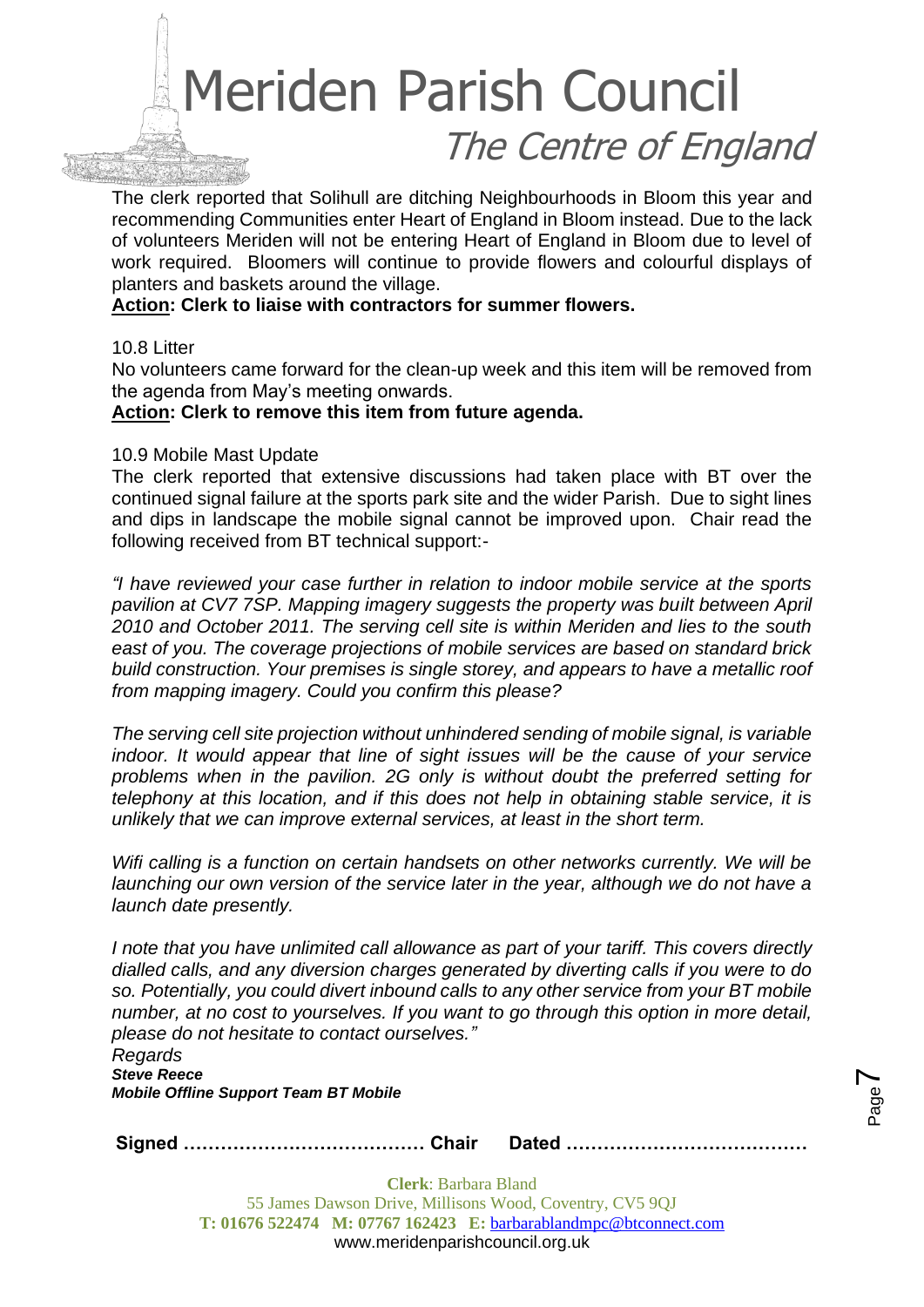

**Action**: Members requested the clerk to re-open conversations with the Manor Hotel and engage service providers to explore options for better coverage for Meriden.

#### 10.10 Local Council Award Scheme

The next meeting is Saturday 6<sup>th</sup> May 2017 10am-12 midday at the Pavilion. Chair advised that the purpose of the meeting is to go through how far we have got and to timeline the completion of the LCAS application for March 2018.

#### 10.11Meriden Public Transport

10.11(i)89 Service Replacing Taxibus

Cllr Nunn advised that a meeting is arranged with Ring & Ride and TfWM representatives for 9th May. This is not a public meeting and representatives from Meriden, Hampton and Catherine De Barnes will be attending.

The clerk advised that Mrs Gray and Mrs Mills had handed in a petition which is endorsed by the Parish Council and will be handed to Cllr Bell for passing to Cllr Richards Cabinet Portfolio Holder for Transport and Highways.

**Action: Cllr Nunn to liaise with Meriden Action Group to provide on-going support.**

10.11(ii)Meriden Primary School Bus (Millisons Wood)

Chair advised there is a petition at the school; the Parish Council responded to the consultation meeting the closing date; the Parish Council further responded to a requested from the Parent Action Group to provide a statement for the Solihull Observer which was drafted by herself and Cllr M Lee.

#### **Action: The Parish Council to monitor situation and provide support and assistance to the Action Group.**

10.12 Street Association Project Nothing to report.

#### 10.13 Fun Day Sunday

Members discussed and considered the request of Fun Day Sunday organiser to have a bouncy castle located on the Green. With recent damage and repairs programmed to be carried out, it was considered an unsuitable site to have a large bouncy castle; specifically around public liability insurance, health and safety of users, risk assessment and running a generator in a residential and conservation area. The Parish Council has refused access to STWA for a water pipe; to permit a bouncy castle contradicts village assets Scheduled Ancient Monument, listed buildings and Conservation Area. Members would be happy to have a bouncy castle sited in the sports park and the clerk will get back to Organiser and discuss alternative site. **Action: Clerk to contact Organiser.**

|--|--|

Page  $\infty$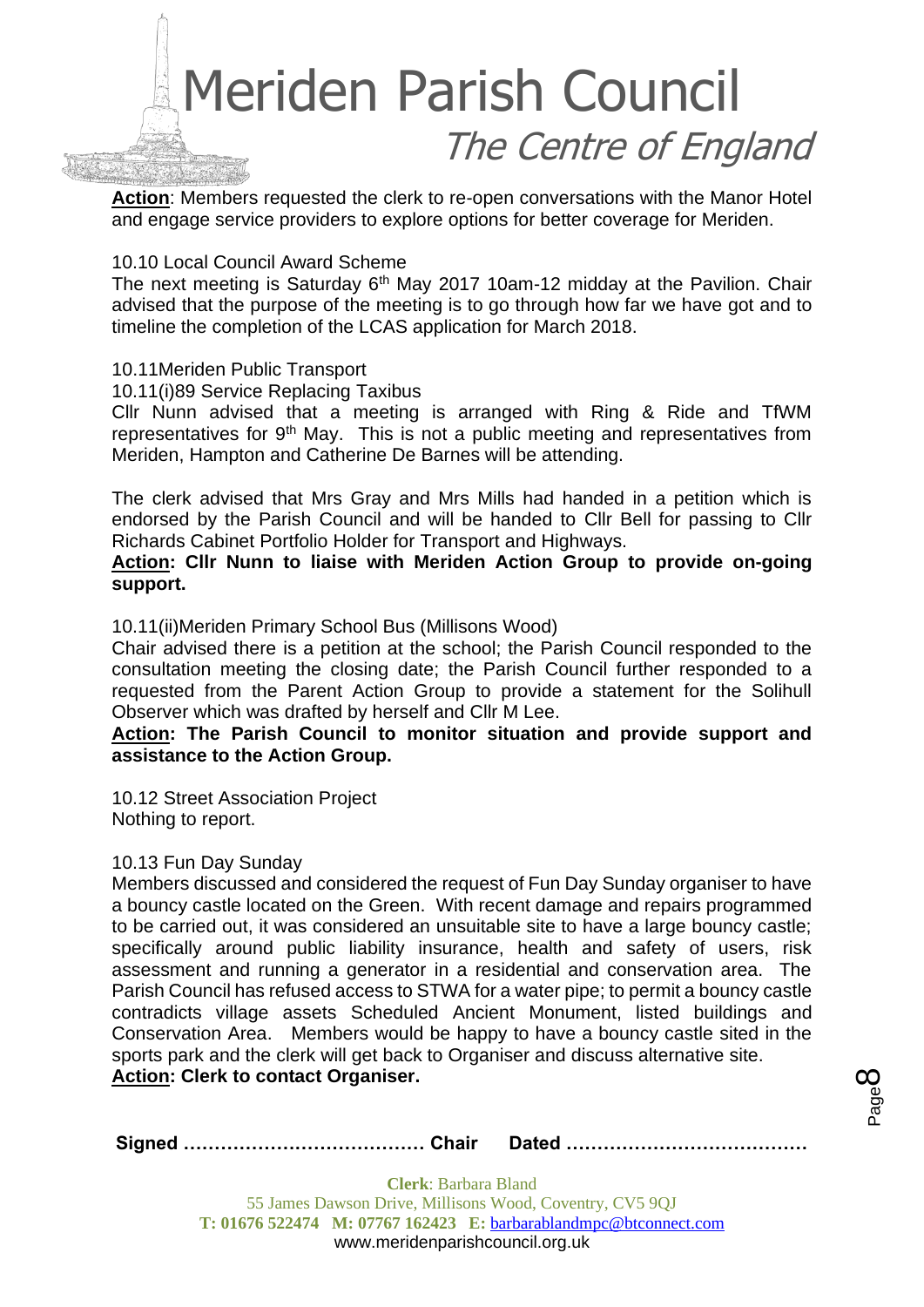#### **11. Solihull Partnership Forum**

Cllr Nunn reported that he and clerk attended the Forum on 28th March. Amrik Manku presented SMBC's Transport Strategy in partnership with Transport for West Midlands. Much focus was given to economic growth of the Borough relating to JLR, HS2, Garden City and Airport. A workshop facilitated by TfWM to provide Parish and Town Councils with the opportunity of recording what works well, what does not and future requirements. Cllr Nunn further explained that the opportunity to meet with Amrik Manku after the meeting was welcomed and he and clerk were able to bring to his attention the plight of residents in relation to the removal of the taxi-bus and proposed cessation of school bus from Millison's Wood to Meriden Primary school, neither of which he knew about. We discussed sustainable transport for rural communities included in the Transport Strategy the will feature Transport for West Midlands as guest speakers. Cllr Nunn and the clerk will be attending.

**Action: Cllr Nunn and the clerk to attend on behalf of Meriden.**

#### **12. Planning Matters**

12.1 Neighbourhood Planning Update Cllr M Lee advised the next meeting is 27<sup>th</sup> April 2017. **Action: Cllr M Lee to provide update at next meeting.**

#### 12.1(i) Locality Funding Bid

With holiday commitments there is no update on Locality Funding bid; however an expression of interest is to be drafted. Avon Planning will be requested to submit a quotation for their work to be included in the funding application. Once funding has been secured it must be used by 18<sup>th</sup> March 2018.

#### **Action: Cllr M Lee to draft expression of interest; request quotation from Avon Planning; start scoping application content.**

12.2 Neighbourhoods Community Action Plan

12.2(i)Evidence Base Highways Restriction Review (TRO)

Chair reported that Berkswell PC had contracted an external consultant to assist with their traffic strategy asked Members to considered doing the same. The evidence collection was not possible with the constraints on clerk and Members.

#### **Action: Clerk to contact Berkswell PC and obtain their recommendation and contact details.**

12.3 Solihull Local Plan Review & Meriden Sites

Chair advised nothing to report and the date is likely to slip due to elections.

#### 12.4 Planning Application Status Updates

There was no planning schedule available for April. Chair asked Members of Planning Committee if a reply had been submitted to Shirley's Garage application. The response was negative and Cllr Nunn advised he would look into this and requested the clerk's assistance in looking at archived responses dating back to 2012.

**Signed ………………………………… Chair Dated …………………………………**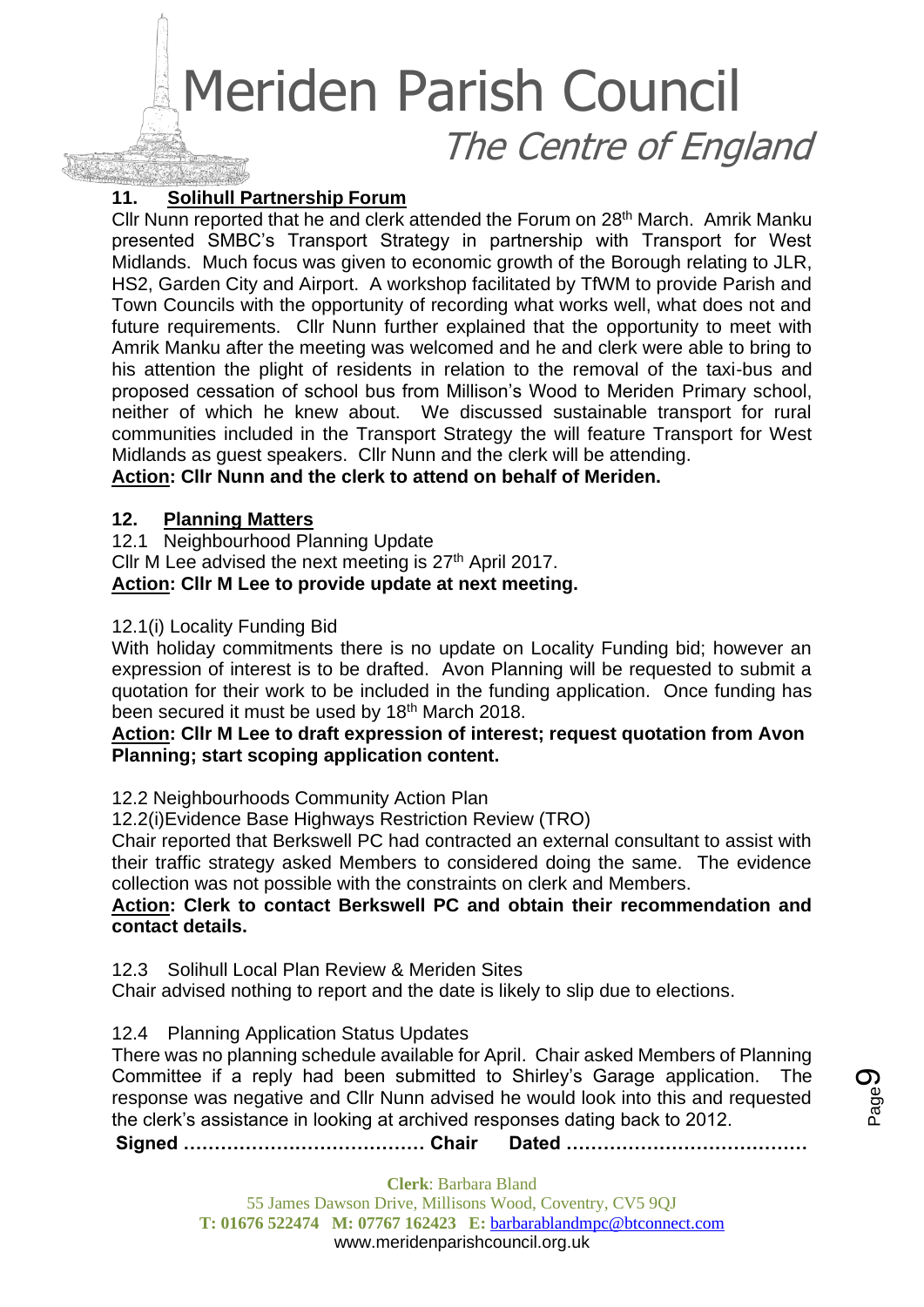

The deadline for comments is 28<sup>th</sup> April 2017. Previous material considerations were density of development; the "conservation" triangle; aesthetics and use of materials. **Action: Clerk to access files and send information to Cllr Nunn for draft response.**

Cllr Lynch-Smith asked if there had been any further dates for training? The clerk replied that she would chase up Sheron French, Planning Officer, fort May dates. **Action: Clerk to follow up with Sheron French and circulate new dates to Members for planning training evening.**

12.5 Community Asset/Right to Bid

Cllr M Lee advised this remains a work in progress as part of Neighbourhood Plan. **Action**: **Cllr M Lee to monitor via Neighbourhood Planning Group.**

12.5(i) Register Grade II Listed buildings not included in Heritage Listings for Green **Conservation** 

Cllr M Lee advised this remains a work in progress as part of Neighbourhood Plan. **Action: Cllr M Lee monitor via Neighbourhood Planning Group.**

12.5(ii)Fields in Trust

Nothing to report and linked into Neighbourhood Planning Group. **Action: Cllr M Lee monitor via Neighbourhood Planning Group.**

#### **13. Parish Council Development Day**

The next Development Day is arranged for Saturday 6<sup>th</sup> May 2017.

#### **14. New Website**

Cllr M Lee advised she had contacted Real Point who is now clear on actions required to get the website completed and live with completion date end of the month. The clerk was requested to provide finance page information. Training sessions will be provided for in-house maintenance of the website.

Cllr Lee further reported that she had revisited Real Point's email of  $6<sup>th</sup>$  October 2017 advising new email addresses and passwords had been created for Members as part of the Transparency Code that personal emails should no longer be used. Cllr Nunn advised that there had been issues with Microsoft and the timeline to log in and set up the email address was too short and expired.

**Action**: **Cllr M Lee and Real Point to liaise and finish website and reset passwords.**

#### **15. Annual Parish Assembly**

Chair circulated draft invitation letters and poster to Members for their comments; a list of invitees had been drafted and Members were asked for any others in their networks to be included. Invitations will be either hand delivered or emailed. RSVP's

**Signed ………………………………… Chair Dated …………………………………**

**Clerk**: Barbara Bland 55 James Dawson Drive, Millisons Wood, Coventry, CV5 9QJ **T: 01676 522474 M: 07767 162423 E:** [barbarablandmpc@btconnect.com](mailto:barbarablandmpc@btconnect.com) www.meridenparishcouncil.org.uk

l<br>Page